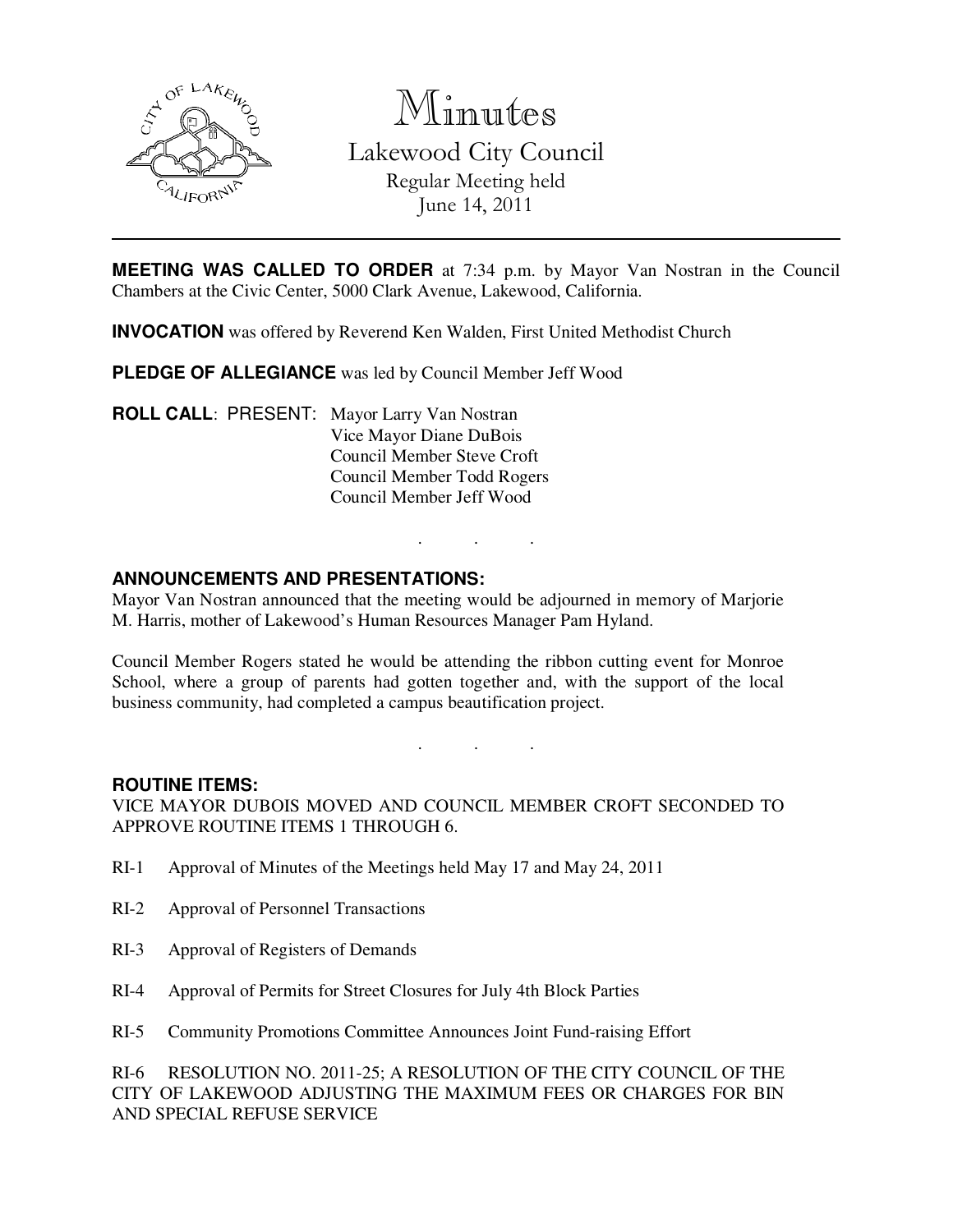#### **ROUTINE ITEMS:** Continued

UPON ROLL CALL VOTE, THE MOTION WAS APPROVED:

AYES: COUNCIL MEMBERS: Rogers, Croft, Wood, DuBois and Van Nostran NAYS: COUNCIL MEMBERS: None

#### **1.1 • CHARGES FOR EXTRAORDINARY LAW ENFORCEMENT SERVICES**

Administrative Services Director Diane Perkin made a presentation based on the memo in the agenda and reported that currently the Lakewood Municipal Code contained provisions for cost recovery, if an event caused extraordinary law enforcement services to be necessary. She stated that the proposed ordinance would amend the process for collecting such costs and make the process uniform with those used for other types of citations. She concluded by recommending that the City Council introduce the proposed ordinance to standardize the citation, collection and appeal process for extraordinary law enforcement services.

. . .

Mayor Van Nostran opened the public hearing at 7:40 p.m. and called for anyone in the audience wishing to address the City Council on this matter. There was no response.

COUNCIL MEMBER ROGERS MOVED AND VICE MAYOR DUBOIS SECONDED TO INTRODUCE ORDINANCE NO. 2011-5.

ORDINANCE NO. 2011-5; AN ORDINANCE OF THE CITY COUNCIL OF THE CITY OF LAKEWOOD AMENDING CHAPTER 6 OF ARTICLE IV OF THE LAKEWOOD MUNICIPAL CODE REGARDING CHARGES FOR EXTRAORDINARY LAW ENFORCEMENT SERVICES was read by title by Mayor Van Nostran.

COUNCIL MEMBER ROGERS MOVED AND COUNCIL MEMBER CROFT SECONDED TO WAIVE FURTHER READING OF ORDINANCE NO. 2011-5. UPON ROLL CALL VOTE, THE MOTIONS WERE APPROVED:

AYES: COUNCIL MEMBERS: Rogers, Croft, Wood, DuBois and Van Nostran NAYS: COUNCIL MEMBERS: None

#### **1.2 REMOVAL OF OBSOLETE BUILDING FEE REFERENCES**

City Attorney Steve Skolnik advised that the City Council had recently taken action to adopt new Los Angeles County building codes and that the proposed ordinance would remove several sections rendered obsolete by the adoption of said codes from the Lakewood Municipal Code. It was recommended that the City Council introduce the proposed ordinance.

. . .

ORDINANCE NO. 2011-6; AN ORDINANCE OF THE CITY COUNCIL OF THE CITY OF LAKEWOOD REMOVING OBSOLETE FEE REFERENCES FROM SECTION 8104, CHANGING THE SECTION NUMBER OF SECTION 8184.2 AND REPEALING SUBSECTION 8310 OF SECTION 8184.2 OF THE LAKEWOOD MUNICIPAL CODE was read by title by Mayor Van Nostran.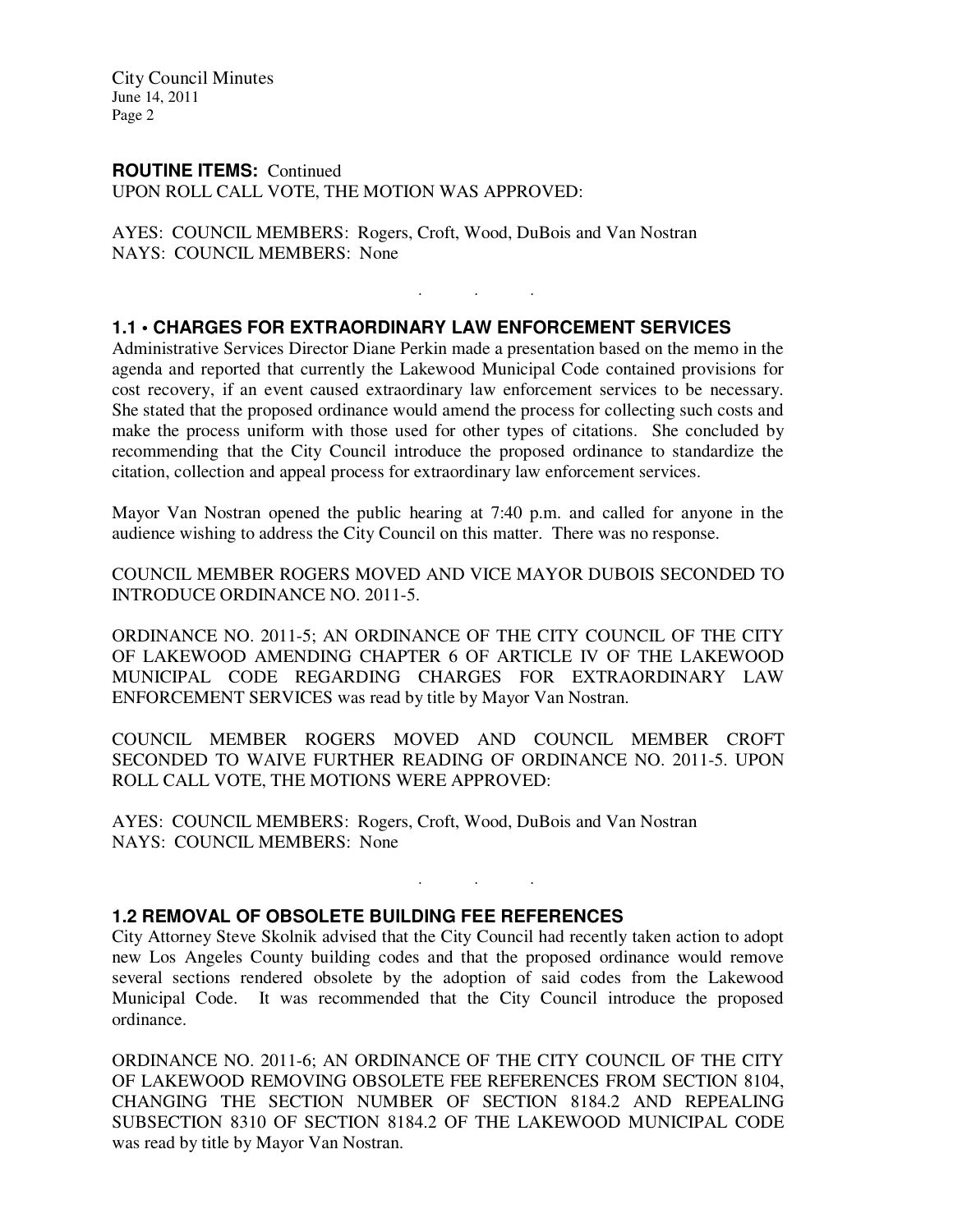#### **1.2 REMOVAL OF OBSOLETE BUILDING FEE REFERENCES** - Continued

Mayor Van Nostran opened the public hearing at 7:43 p.m. and called for anyone in the audience wishing to address the City Council on this matter. There was no response.

COUNCIL MEMBER ROGERS MOVED AND COUNCIL MEMBER WOOD SECONDED TO WAIVE FURTHER READING AND INTRODUCE ORDINANCE NO. 2011-5. UPON ROLL CALL VOTE, THE MOTION WAS APPROVED:

. . .

AYES: COUNCIL MEMBERS: Rogers, Croft, Wood, DuBois and Van Nostran NAYS: COUNCIL MEMBERS: None

#### **1.3 SUBMITTAL OF JUSTICE ASSISTANCE GRANT PROGRAM FUNDING**

Deputy City Manager Carol Jacoby made a presentation based on the memo in the agenda and stated that the City had been notified that it was eligible to receive a \$36,115 entitlement grant from the Justice Assistance Grant program. She reported that the funding would be utilized to offset the cost of the deputy assigned to the Abatement Team, whose mission was to identify and clean up nuisance housing units and businesses. The grant required the conduct of a public hearing and a 30-day comment period. It was the recommendation of staff that the City Council hold a public hearing; receive public comments in the City Clerk's Office until July 15th; authorize the City Manager to apply for the grant; and direct the Administrative Services Director to appropriate the funding amount upon grant award.

Council Member Croft commented on how combining the resources of the City's code enforcement staff, the Sheriff's Department and the City Prosecutor made the Abatement Team a very effective program.

Mayor Van Nostran opened the public hearing at 7:47 p.m. and called for anyone in the audience wishing to address the City Council on this matter. There was no response.

COUNCIL MEMBER WOOD MOVED AND VICE MAYOR DUBOIS SECONDED TO APPROVE STAFF'S RECOMMENDATIONS. UPON ROLL CALL VOTE, THE MOTION WAS APPROVED:

AYES: COUNCIL MEMBERS: Rogers, Croft, Wood, DuBois and Van Nostran NAYS: COUNCIL MEMBERS: None

## **3.1 • OPPOSITION TO SB 263, PUBLIC ACCESS TO WATER WELL REPORTS**

. . .

Water Resources Director Jim Glancy displayed slides and made a presentation based on the memo in the agenda. He reported that State legislation was pending regarding open access to well reports, which raised concern about the ability of water suppliers to adequately protect the safety of groundwater supplies against attack or sabotage. He stated that although existing case law supported withholding the groundwater well reports of public water systems from general public access, SB 263 would provide unfettered access. It was the recommendation of staff that the City Council oppose SB 263, unless amended.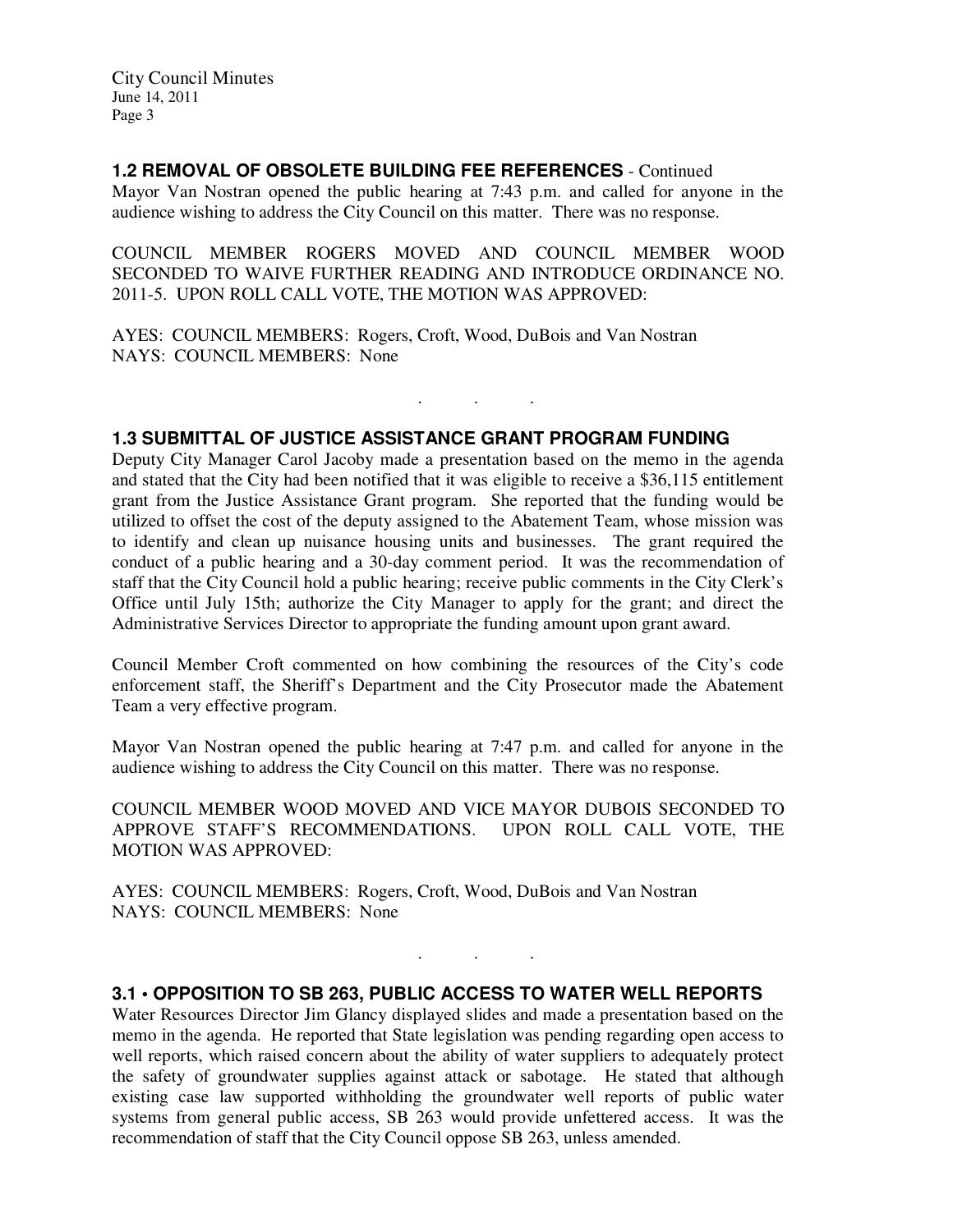### **3.1 • OPPOSITION TO SB 263** - Continued

Council Member Croft stated the Southeast Water Coalition had been following this legislation through its latest amendment. He further stated that it was important to actively work to improve the final version of the bill in order to protect vital interests. He noted that the records needed to be made available to those with legitimate requests, but kept safely out of the hands of the bad guys – a balance between accessibility and security.

Vice Mayor DuBois stressed the need for caution, stating that providing open access to these records in the name of transparency must not be done without carefully considering the risks to the public.

Responding to a question from Council Member Rogers, Mr. Glancy stated that the bill had cleared the State Senate and would be heard by the Assembly Water Committee. Council Member Rogers confirmed from Mr. Glancy that the desired outcome would be an amendment to the bill that would make most well information available, while exempting public water wells from any public internet database.

Mr. Glancy stated that the information on public water wells had always been and would continue to be available upon request for bona fide parties such as for resident requests, environmental assessments, or hydro-geological studies.

Council Member Wood stated that protection of drinking water sources was one of the concerns of homeland security agencies.

Alan Gafford, stated that he supported the City Council's opposition to SB 263.

COUNCIL MEMBER ROGERS MOVED AND COUNCIL MEMBER CROFT SECONDED TO APPROVE STAFF'S RECOMMENDATION. UPON ROLL CALL VOTE, THE MOTION WAS APPROVED:

. . .

AYES: COUNCIL MEMBERS: Rogers, Croft, Wood, DuBois and Van Nostran NAYS: COUNCIL MEMBERS: None

#### **3.2 • "SHOP LAKEWOOD" PROMOTIONAL CAMPAIGN**

Assistant City Manager Lisa Novotny made a presentation based on the memo in the agenda and stated that the Greater Lakewood Chamber of Commerce, in conjunction with City staff, had developed a "Shop Lakewood" promotional campaign to raise community awareness of the benefits to their quality of life by shopping locally and keeping their sales tax dollars in their own community. The proposed campaign would include a new website, presence at certain special events and a variety of marketing items. It was the recommendation of the Community Promotion Committee that the City Council approve the "Shop Lakewood" promotional campaign.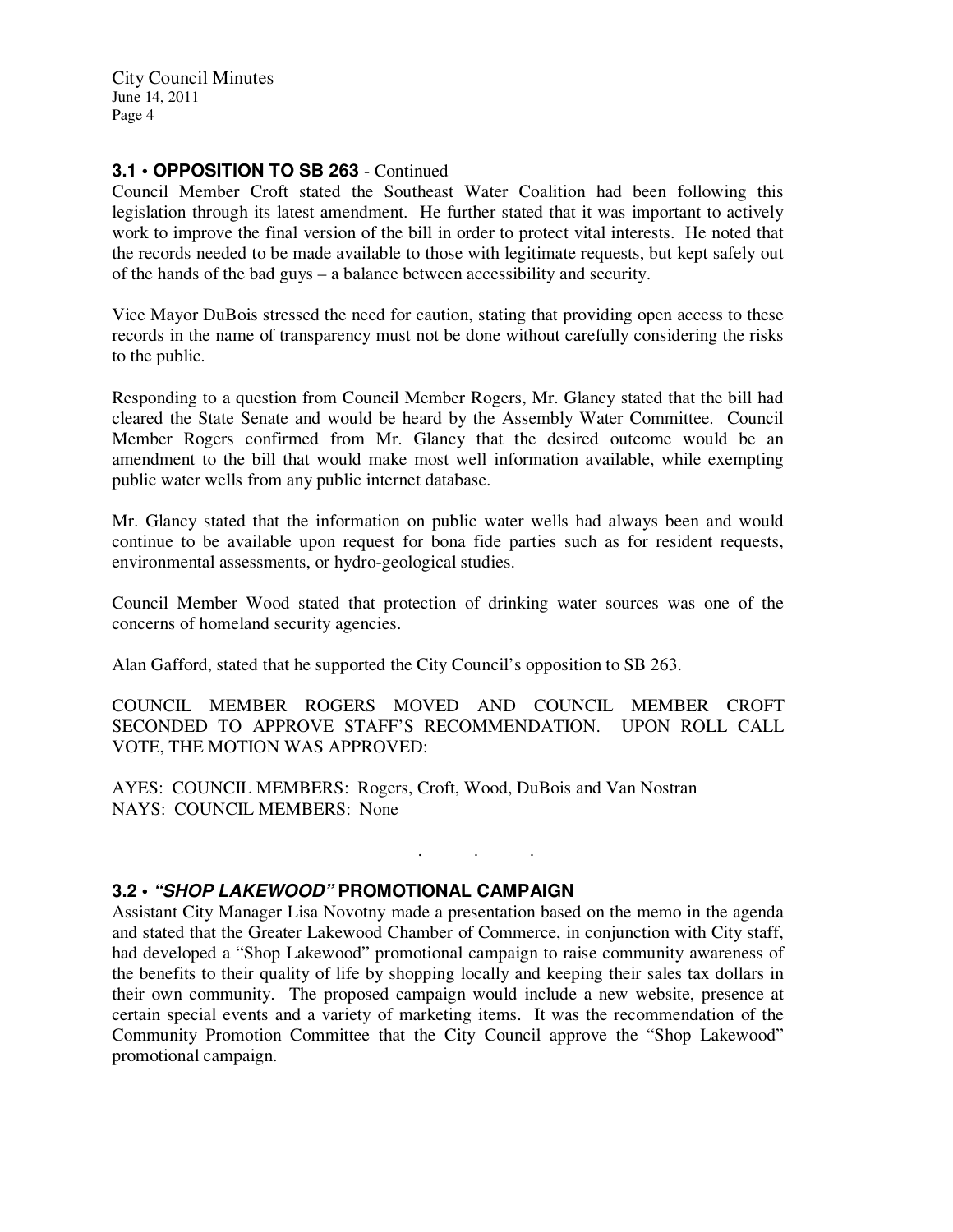#### **3.2 • "SHOP LAKEWOOD" PROMOTIONAL CAMPAIGN** - Continued

John Kelsall, Greater Lakewood Chamber of Commerce, stated that there had been a wonderful joint effort between the Chamber staff and City staff to develop the "Shop Lakewood" campaign, a year-round, sustained program, that would encourage residents to stay "Lakewood loyal." He advised that the program would be promoted in the Lakewood Community News publication, both in print and online.

Council Member Croft clarified that City communications to residents would be supplemented with the "Shop Lakewood" awareness campaign message.

Council Member Rogers stated that it was a great concept, and a key to its success would be the proactive involvement of retailers reaching out to their Lakewood customers.

VICE MAYOR DUBOIS MOVED AND COUNCIL MEMBER WOOD SECONDED TO APPROVE THE RECOMMENDATION OF THE COMMUNITY PROMOTIONS COMMITTEE. UPON ROLL CALL VOTE, THE MOTION WAS APPROVED:

AYES: COUNCIL MEMBERS: Rogers, Croft, Wood, DuBois and Van Nostran NAYS: COUNCIL MEMBERS: None

**3.3 • PREVIEW OF PUBLIC SAFETY EXPO AND LAKEWOOD YOUTH SPORTS OPENING DAY** 

. . .

Recreation and Community Services Director Lisa Litzinger displayed slides and reported on the events planned for this Saturday's Lakewood Youth Sports opening day celebration which would include an opening ceremony for over 1,000 children, participating on 95 baseball, softball and t-ball teams. She stated there would be inflatables, bouncers and rides provided free for the kids, and a food booth and music DJ.

The Deputy City Manager reviewed plans for the Public Safety/Bike Expo scheduled to immediately follow the LYS opening day ceremonies. She stated that there would be representatives from the Sheriff's Department, including a K-9 unit, mounted posse, and Kid Print; the Fire Department, with vehicles the kids could sit in; the Sky Knight helicopter; and a BMX bicycle show, with a strong bike safety and 'say no to drugs' message.

Mayor Van Nostran encouraged residents to attend the event, as a big crowd meant even more fun for the LYS teams marching proudly onto the field for opening day.

At 8:16 p.m., the Regular Meeting of the City Council was recessed for the Meeting of the Lakewood Redevelopment Agency. At 8:17 p.m., the City Council Meeting was reconvened.

. . .

. . .